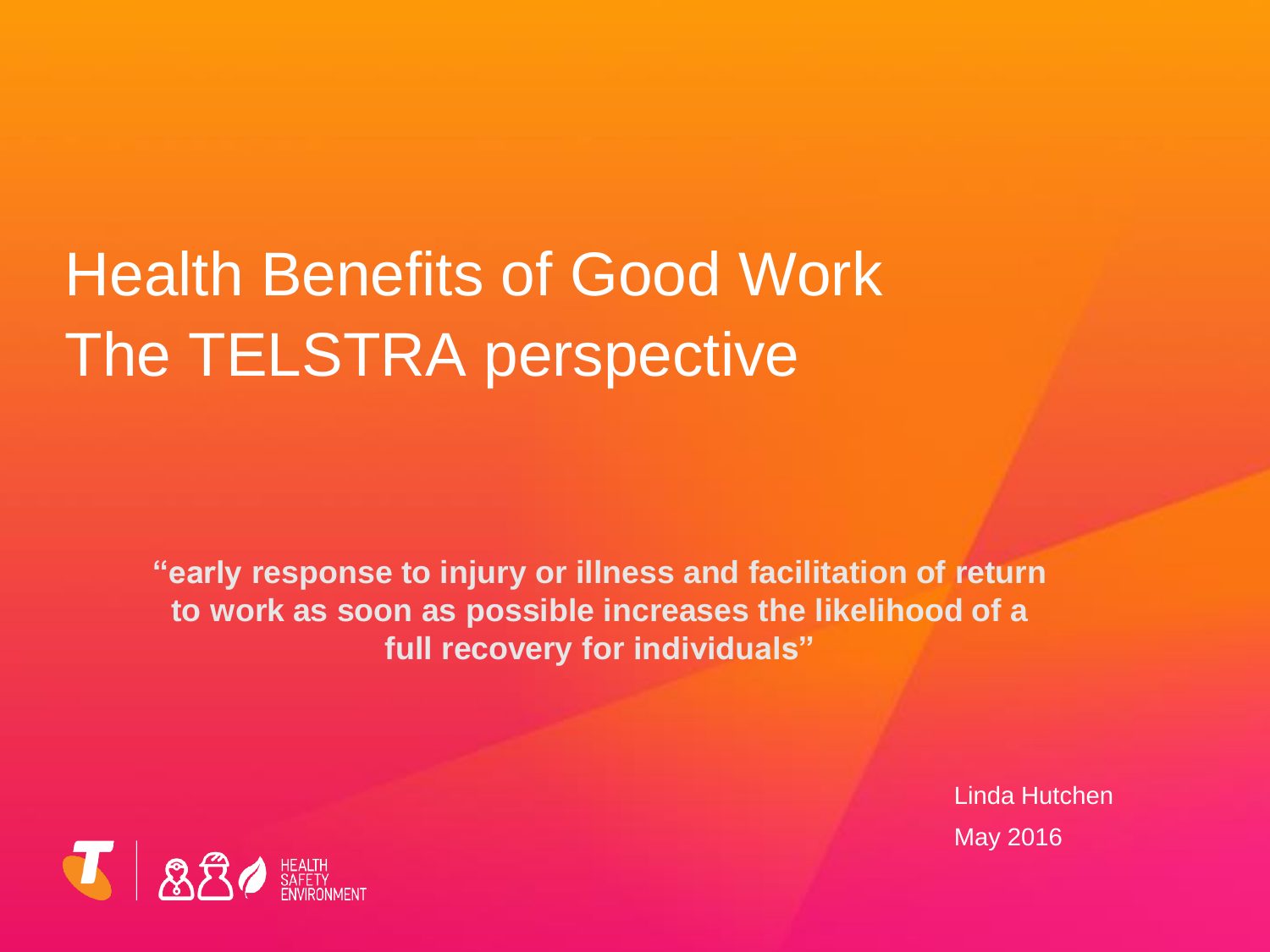IT'S HOW<br>WE CONNECT







Telstra Unrestricted Health Benefits of Good Work - Telstra Perspective | May 2016 Page 2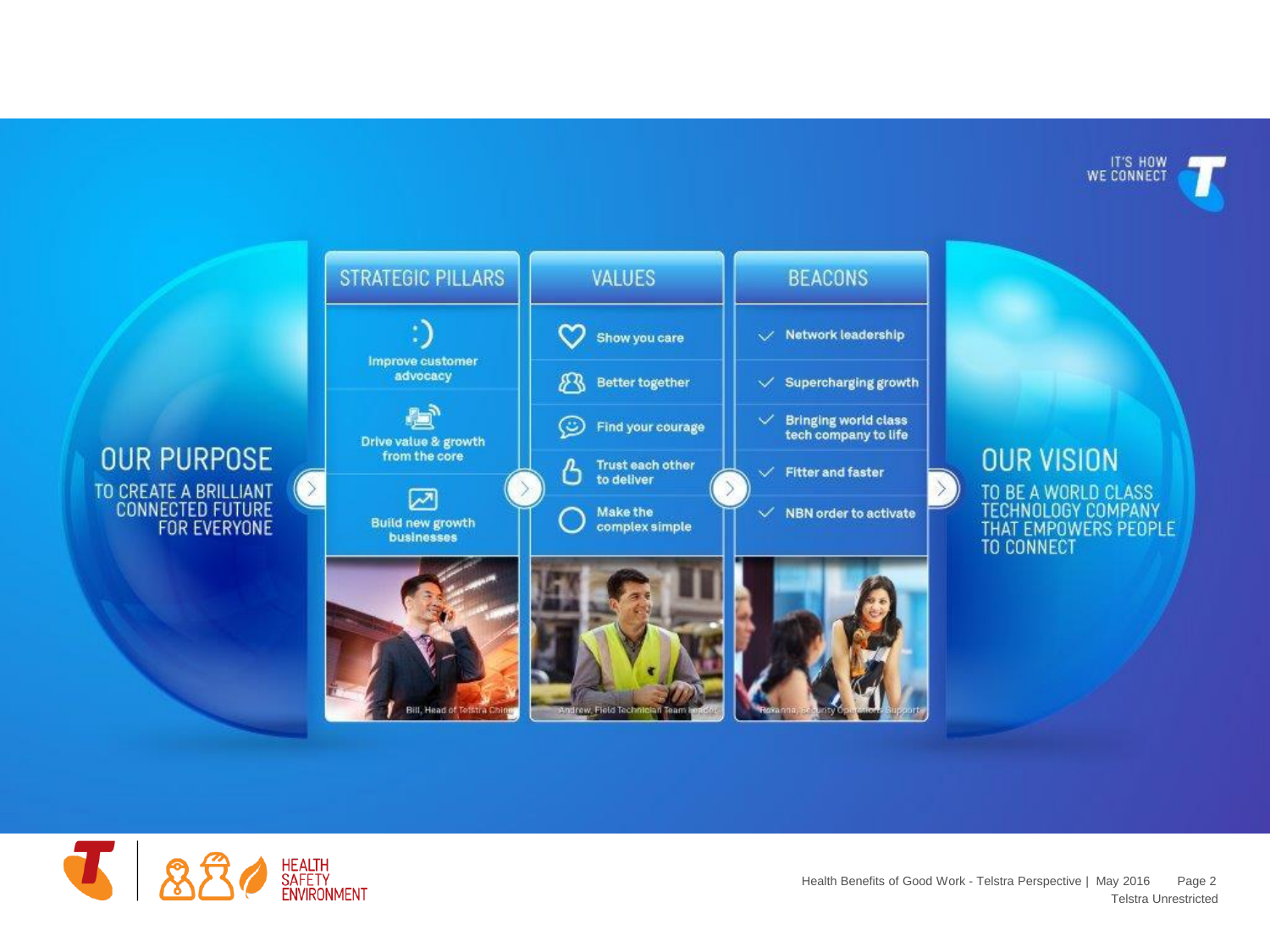## **THE TELSTRA LANDSCAPE**

- SELF INSURER in C'LWTH GENEROUS BENEFITS
- CHANGING WORK ENVIRONMENT
- LONG EMPLOYMENT TENURES
- LARGE FIELD / AGEING WORKFORCE
- REMOTE AND UNSUPERVISED WORKING
- **Q CUSTOMER AGGRESSION**
- **Q OUTSOURCED (3RD PARTY) CLAIMS AND REHAB**
- **Q COMPLIANCE DRIVEN**
- ADVERSARIAL ENVIRONMENT

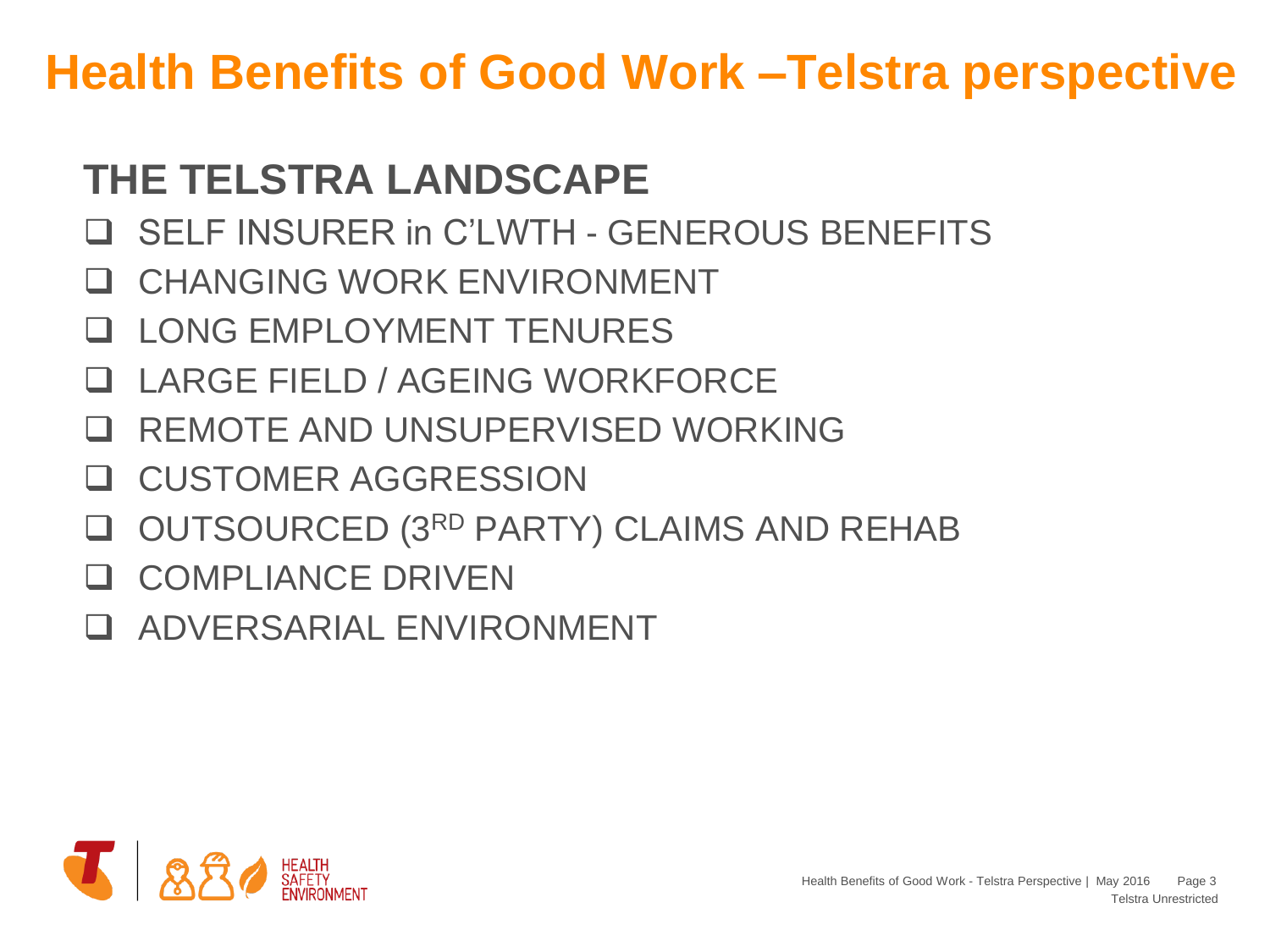## **SO WHAT?**

- MANAGERS OVERSEEING REHAB AND RTW
- 600 CLAIMS PER ANNUM > 65% MSD
- 300+ PEOPLE ON LONG TERM INCAPACITY
- DISENGAGED INJURED WORKERS
- < 50% TO RETURN TO WORK RATES
- REHAB CASE DURATION RATE: 68 DAYS
- < 25% WORKERS CONTACTED IN < 5 DAYS POST INCIDENT
- INCREASING COSTS

# **NEED FOR CHANGE!!!**

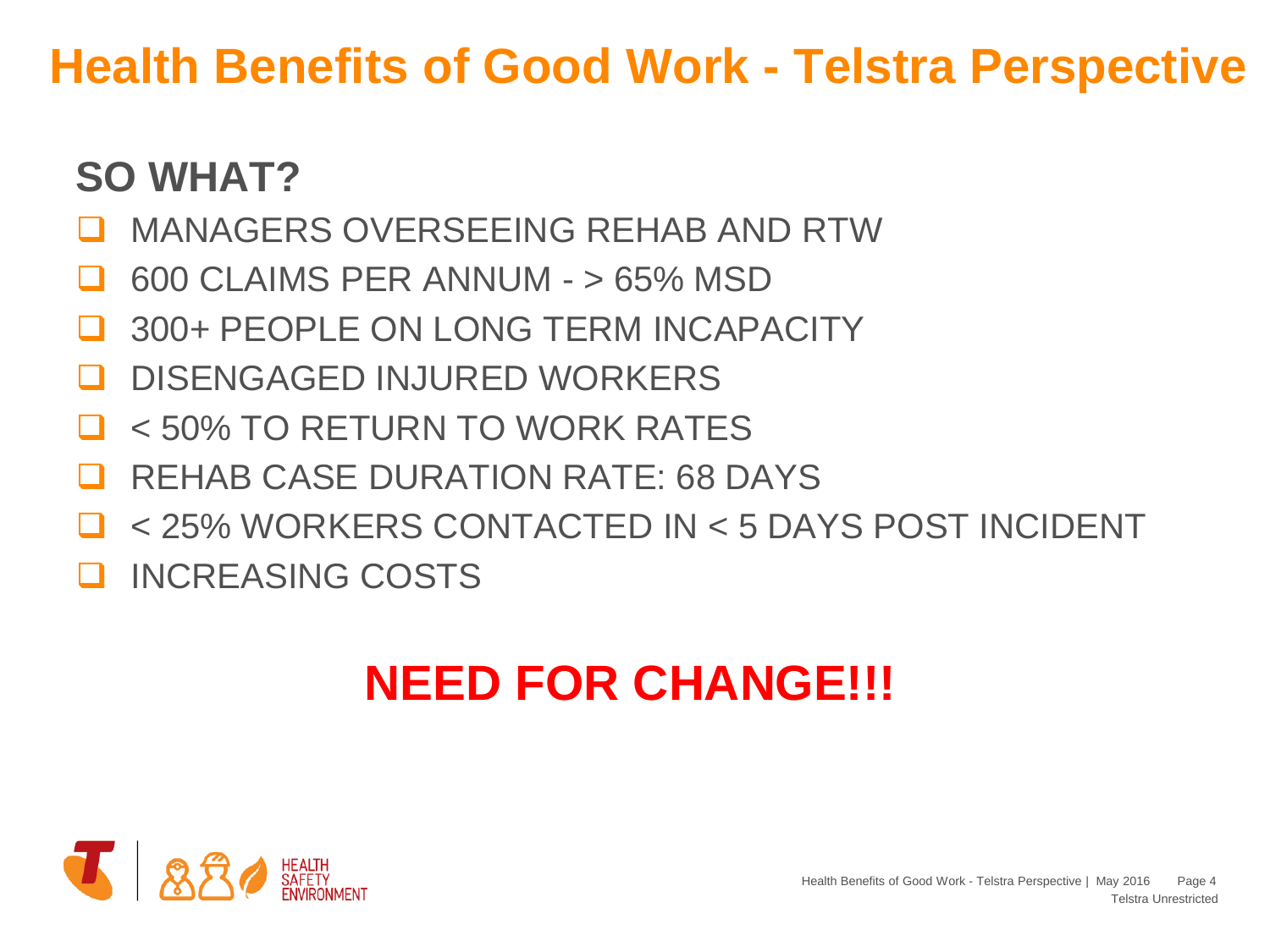**"Work absence tends to perpetuate itself: that is, the longer someone is off work, the less likely they become ever to return"** 

## **THE OPPORTUNITIES**

**O SELF INSURER - INSOURCE V'S OUTSOURCE** 

**LEGISLATIVE CHANGE OPPORTUNITY** 

**Q IMPROVE RTW RATES** 

**ENGAGE EX EMPLOYEES** 

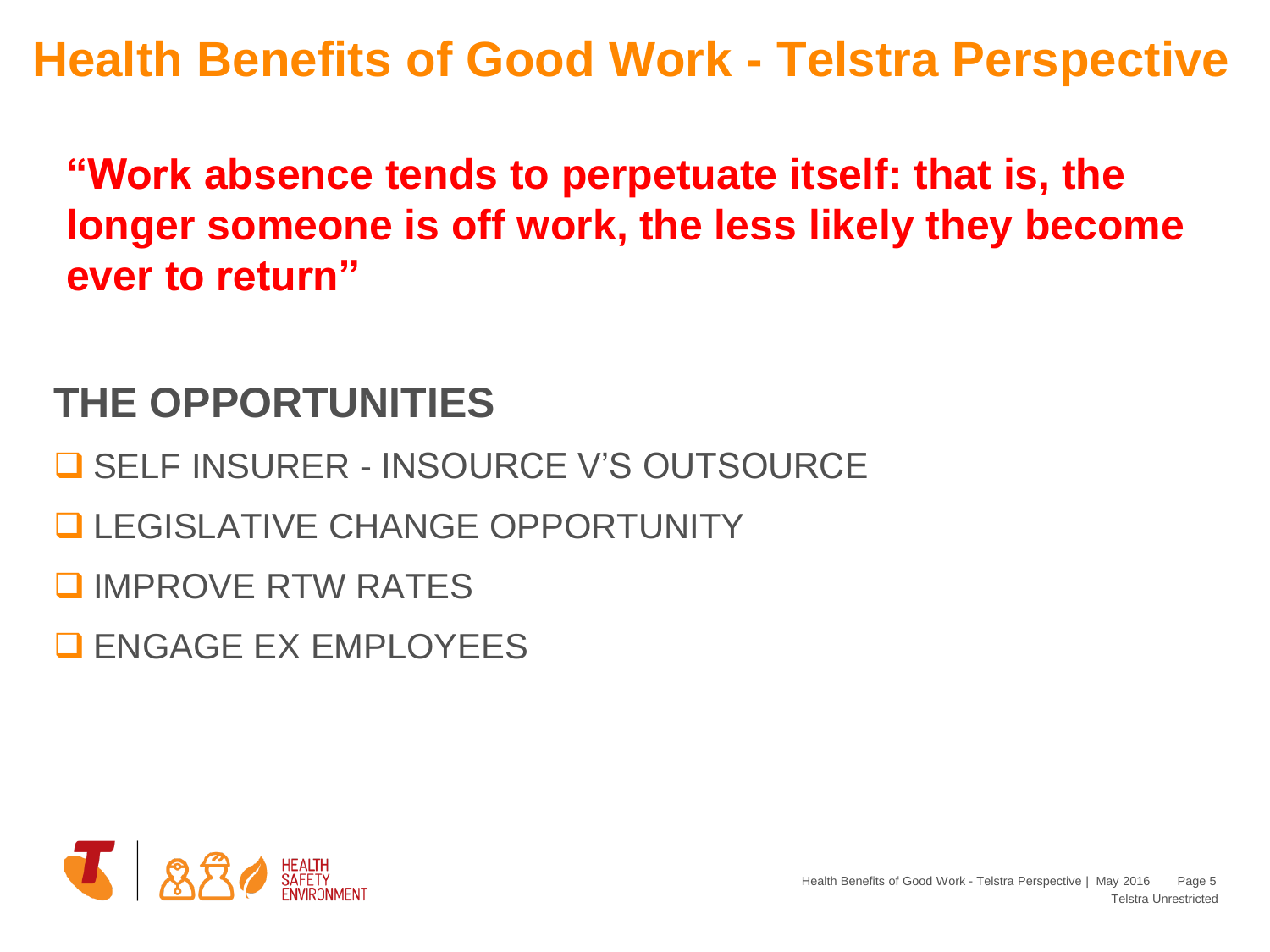## **NOW WHAT?**

## **A MODEL FOR SUCCESSFUL INJURY M/MENT & RTW**

□ Collaborative & Outcome focussed (early recovery and early, sustainable RTW) - partnering with LoB, workers comp, HR (non work related) & HSE Advisors

#### **Clear expectations** and **accountability**

- **Immediacy** IMS provide support and services at the **first sign** of injury or illness to facilitate **early intervention** and appropriate support
- **Decision making** in the **hands of experts** who are Telstra employees who understand Telstra worksites and operations
- **Injury Assist** program
- **Work transition** program

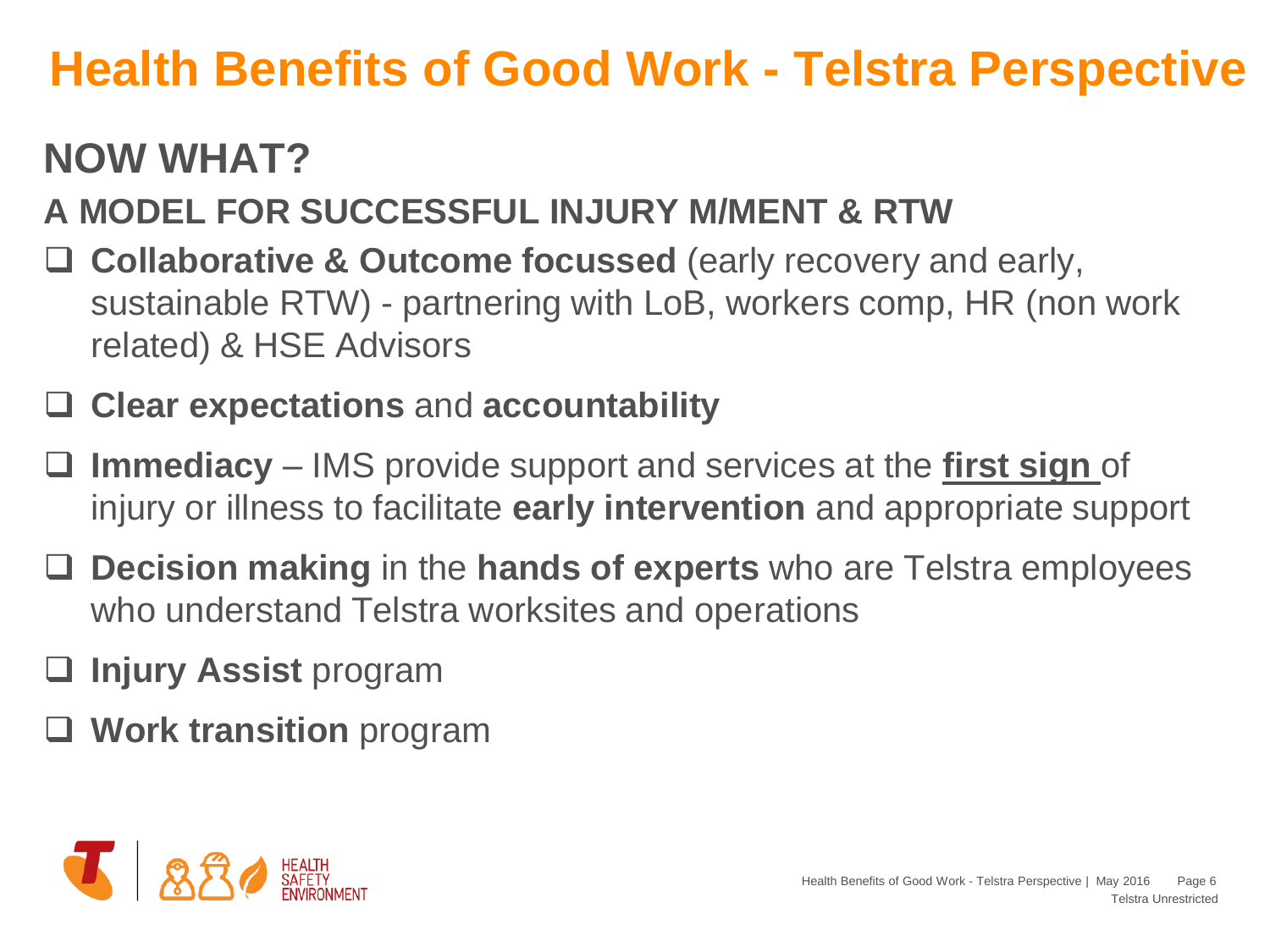### **Achievements - current employees**

| <b>Performance Measure</b>          | <b>Target</b>   | <b>FY 13/14</b><br>(Pre EI) | FY 14/15<br>Year 1      | FY 15/16<br><b>YTD</b><br>Year <sub>2</sub> |
|-------------------------------------|-----------------|-----------------------------|-------------------------|---------------------------------------------|
| <b>Early Intervention Contact</b>   | $90\% < 5$ days | 23%                         | 91%                     | 94%                                         |
| <b>RTW Pre Injury Duties</b>        | 85%             | 55%                         | 89%                     | 89%                                         |
| Any RTW                             | 92%             | N/A                         | 96%                     | 96%                                         |
| <b>Case Duration</b>                | <26 weeks       | 69 weeks                    | 13 weeks                | 16 weeks                                    |
| Serious Injury Rate (DAKPI 2)       | 2.3             | 2.4                         | 1.9                     | 1.4                                         |
| Incapacity weeks (DAKPI 5A)         | 5.5 weeks       | 6.5                         | 4.5                     | 4.2                                         |
| <b>Incapacity Payment Reduction</b> | N/A             | N/A                         | $-15%$                  | $-21%$                                      |
| <b>Customer Satisfaction</b>        | 80%             | N/A                         | 100% - Mgr<br>90% - Emp | N/A                                         |

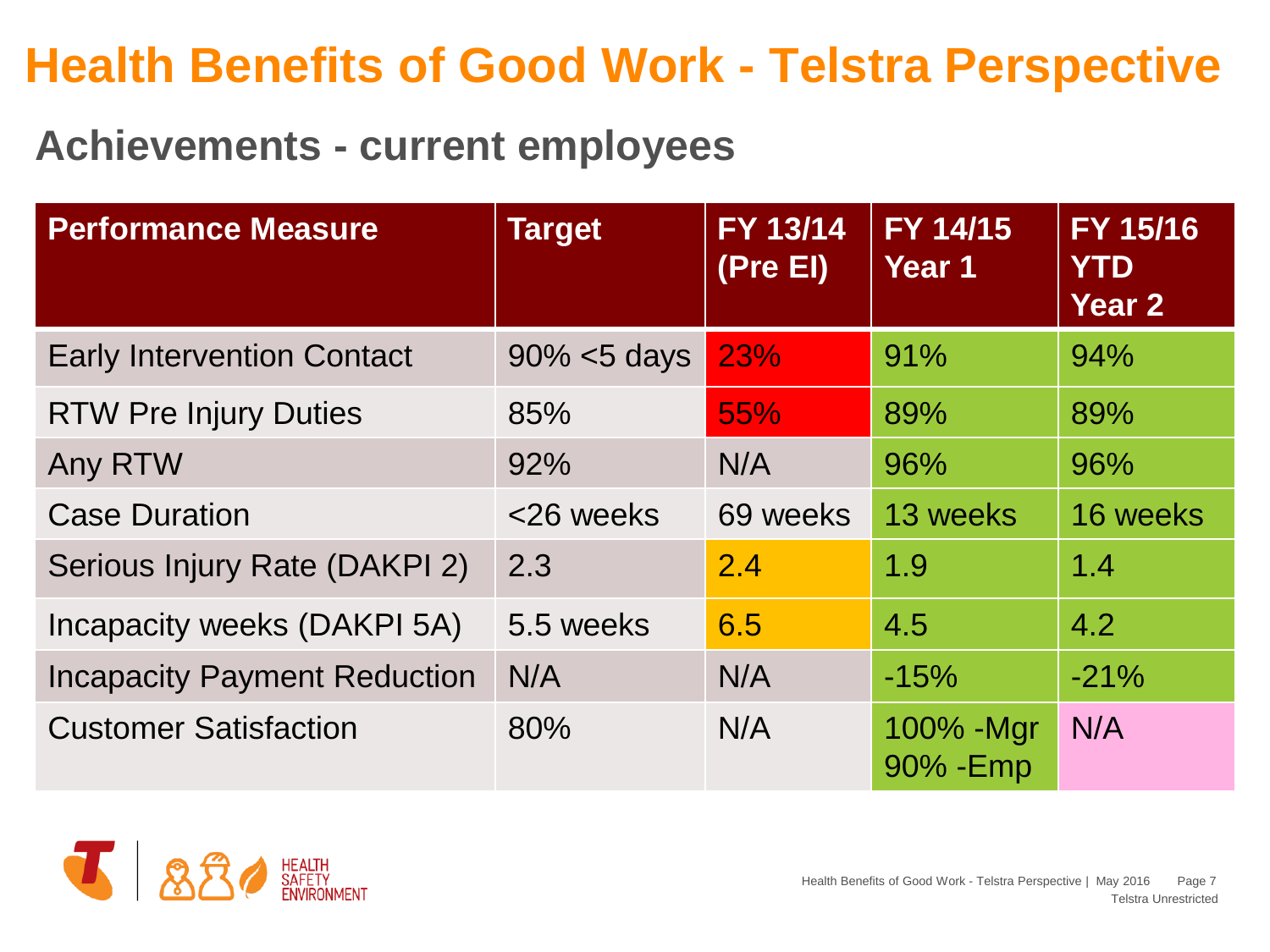





Telstra Unrestricted Health Benefits of Good Work - Telstra Perspective | May 2016 Page 8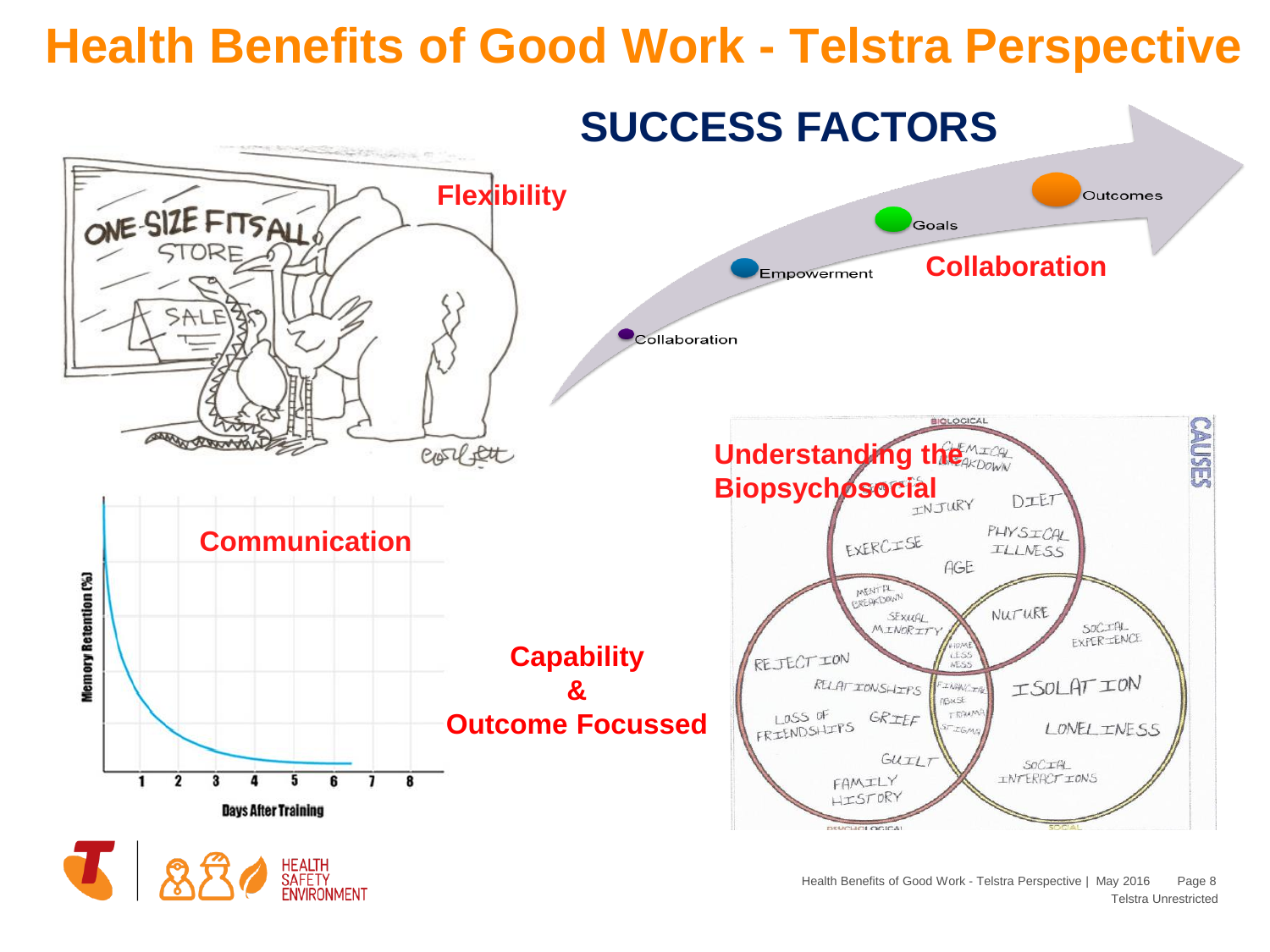### **What our customers have said?**

#### **Employees:**

*Wife of employee*: "Employee had issues previously with an ext. rehab provider but the wife advised that IMS had gone over and above to assist her husband in his return to the work. IMS input had made a major difference to the employees mindset and his determination to recover from his significant injury".

*Employee: "*Thank you so much for your time and genuinely caring, the turning point in my recovery was due to your initiative to send the field physios out to see me onsite. I am extremely grateful you did because otherwise I'd now be recovering from surgery as my doctor had given me a referral to see the surgeon as I wasn't seeing any progress. From the day I met with the field physios I started improving. …Thank you again for saving me from the knife and the care and advice u have given me, I am now off the AWA to focus on staying healthy on the job."

#### **Managers:**

*"*This was the best experience I have had as a manager with a RTW case. IMS came into the workplace and demonstrated her professionalism, expertise and care for the staff member. Her honest and collaborative approach allowed both the staff member and me an insight into the process and the road ahead. This meant we worked closer as a team to move through the RTW."

#### **Treating Practitioners:**

"Telstra was more actively involved in Injury Management and showed more care and concern for wellbeing than any other employer I have come across."

"Earlier today I was involved in a telly conference with my doctor and IMS. After the conference was over my doctor told me that Telstra's Employee assistance is the best she has ever seen!"